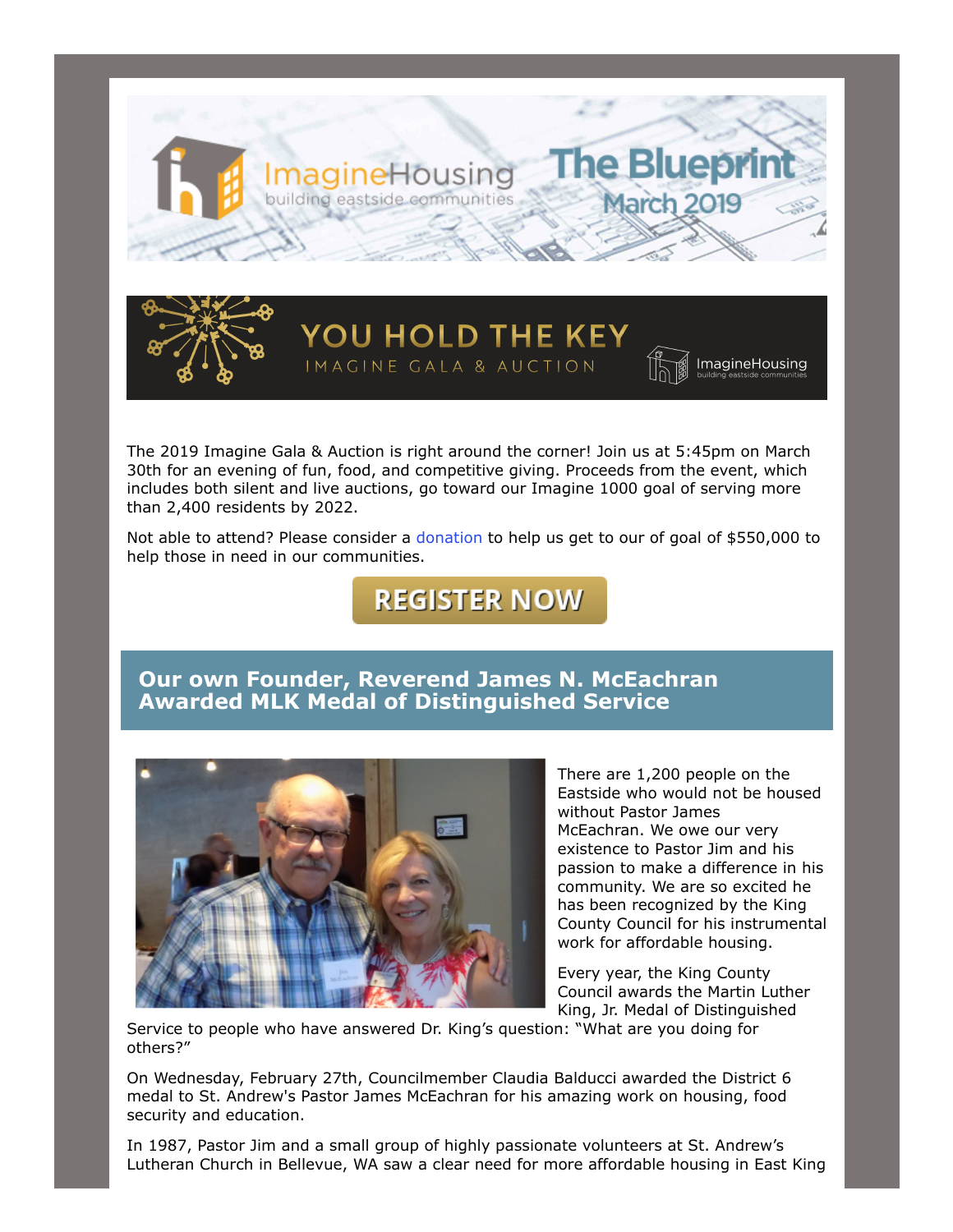County. They were not content to sit on the sidelines, and soon formed St. Andrew's Housing Group as an independent non-profit organization focused entirely on creating affordable apartment homes in the region. They opened Andrew's Arms in 1992, which was just the start. St. Andrew's Housing Group was renamed Image Housing in 2011, and now serves over 1,200 people in 14 apartment communities with affordable housing and supportive services.

Pastor Jim has inspired and educated generations of community members who live their values and work for the common good.

Pastor Jim's legacy and continuing work inspires us daily. *Thank you*, Pastor Jim, and congratulations on the King County MLK Distinguished Service Award for District 6!

[Click here to watch the video honoring Pastor James McEachran's devotion to advocacy.](https://www.youtube.com/watch?v=auqQVMhGcPU)

Image: Pastor James McEachran with Imagine Housing CEO Villette Nolon in 2018

## **We made difference! You can still help**

**Imagine Housing residents and staff went to Olympia for Housing and Homelessness Advocacy Day with 600 other housing advocates** 

Thursday February 28th was a powerful day of action in Olympia for housing [advocates. Housing and Homelessness Advocacy Day, organized by the Washington Low](https://www.wliha.org/housing-and-homelessness-advocacy-day) Income Housing Alliance, brings together more than 600 advocates to meet with lawmakers and publicly fight for safe, stable, and affordable housing in all of Washington state.

There is still time to speak with your lawmakers about your support for affordable housing. [It only takes a few moments and your voice matters! Click here to send a message to your](https://housingconsortium.salsalabs.org/600million4homescopy1/index.html) lawmakers.

Imagine Housing staff and residents made the trek to Olympia to share stories about the need for affordable housing and to support pro-housing policies on the table for the lawmakers. The day included a rally on the steps of the Washington State Capitol.

We spoke with senators and representatives about the importance of the Housing Trust Fund, the importance of preventing homelessness by reducing eviction through the passage of much-needed eviction reform bill, and the importace of expanding the Housing and



Essential needs rental assistance program.

Ultimately, the voices of the voters is what makes the difference for how lawmakers make decisions in Olympia, however you can get your words to them.

### **Thank you to Our Grant Partners**

Thank you to all of the foundations and organizations that generously funded grants in 2018. With your help, we were able to put welcoming and comfortable furniture in our